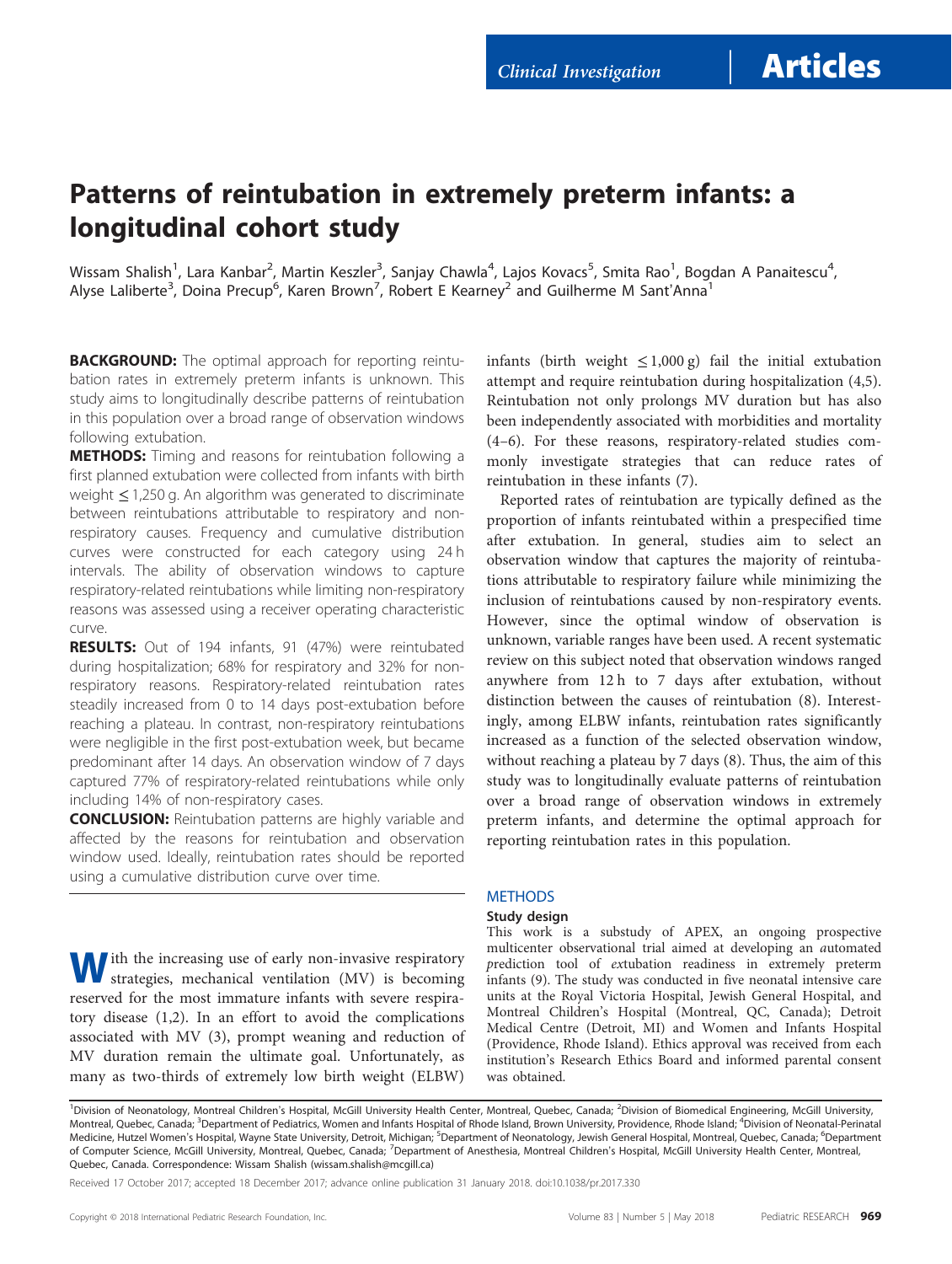# Articles | Shalish et al.

## Study population

Infants with birth weights  $\leq 1,250$  g and requiring MV were eligible. Only infants who underwent a planned extubation were included; an extubation was considered planned when the infant was deemed ready by the responsible clinician and extubation occurred under controlled conditions [\(9\)](#page-5-0). Infants with major congenital anomalies, congenital heart disease, vasopressor or sedative use at extubation, extubations from high-frequency ventilation, and unplanned extubations (i.e., endotracheal tube dislodgement or obstruction) were excluded. All infants enrolled were followed from birth until death, discharge, or transfer from the neonatal intensive care unit. All decisions related to weaning from MV, timing of extubation, postextubation respiratory support and reintubation were made by the responsible clinician and not influenced by the study team.

## Data collection

As part of APEX, a comprehensive database of clinical variables was prospectively collected. An automated quality control and validation process was developed and applied to all clinical files to correct for any transcription errors or outliers, as described elsewhere [\(10\)](#page-5-0). The present study dealt with the subset of infants that were reintubated at any time point after their first planned extubation, and focused on the following variables:

Demographic information: Gestational age, birth weight, sex, antenatal steroid administration, caesarian section, 5-min APGAR score, use of surfactant, and use of caffeine.

At the time of first planned extubation: Postmenstrual age, weight, postnatal age, pre- and post-extubation ventilatory settings, and blood gases.

At the time of reintubation: The timing and reasons leading to reintubation, along with the type of respiratory support needed, were ascertained from the medical chart and/or directly from the clinical team. Data abstractors were instructed to check one or more of the following preselected categorical responses to indicate the reason(s) used by the medical team to proceed with reintubation: (1) apneas and bradycardias, (2) increased work of breathing (WOB), (3) respiratory acidosis, (4) increased  $O_2$  needs, (5) upper airway obstruction, and (6) other causes. The latter were defined as any other reason(s) or diagnose(s) that could explain the reintubation, such as infections (bacteremia, bronchiolitis, urinary tract infection), gastrointestinal complications (necrotizing enterocolitis, perforation, volvulus), or elective procedures, and were documented in a freeform text field in the data collection form.

## Data analysis

All analyses were performed using MATLAB (R2016a, The Math-Works, Natick, MA, USA). Continuous and categorical variables were described using medians (interquartile range) and counts (percentages), respectively. The timing of each reintubation was computed as the date and time of reintubation minus the date and time of first planned extubation, and grouped into 24 h bins to create a broad range of observation windows. The proportion of infants reintubated for each of the six categorical reasons for reintubation was determined. The free-text responses were analyzed using an automated classification algorithm (developed by W.S. and R.E.K.), which was able to detect keywords belonging to three additional categories of reintubation: infections (e.g., "sepsis", "bacteremia", "cons", "bronchiolitis", "uti"), gastrointestinal complications (e.g., "necrotizing", "colitis", "nec", "volvulus", "perf"), or elective procedures (e.g., "planned", "elective", "operation", "surgery", "procedure"). Infants reintubated for any of these three reasons were classified as non-respiratory; infants who were reintubated due to apneas and bradycardias, increased WOB, respiratory acidosis, and/or increased  $O_2$  needs but without any other detectable etiology, were classified as respiratory reintubations. To verify that the algorithm was accurate, a manual review of the free-text responses in the data collection forms was performed on a subset of 74 reintubated infants. The manual inspection confirmed that all

reviewed infants were accurately classified into their respective categories by the algorithm.

Since the main objective of this study was to determine the proportion of infants reintubated and reasons for reintubation over a broad range of observation windows following the first planned extubation, the following sequence of analyses was conducted:

- (1) A frequency distribution curve was plotted to describe the number of infants reintubated per 24 h bin.
- (2) Cumulative distribution curves were constructed to describe the reintubation rates for respiratory and non-respiratory reintubations as a function of the observation window used.
- (3) One-sample proportion tests were used to compare the relative probabilities of reintubation due to respiratory vs. non-respiratory reasons during three periods: 0–7, 8–14, and  $>$  14 days after the first planned extubation. A P value  $<$  0.05 was considered statistically significant, and 95% confidence intervals (CIs) were computed.
- (4) The trade-off between the ability of various observation windows to capture all respiratory reintubations (sensitivity) while limiting non-respiratory reasons (specificity) was evaluated using a receiver operating characteristic curve.
- (5) A subgroup analysis was performed on infants with birth weights  $\leq 1,000 \text{ g}$  to identify their cumulative rates of respiratory and non-respiratory reintubation over time.

## RESULTS

From September 2013 to June 2016, a total of 547 infants met the eligibility criteria; 270 were consented and 194 were included in this study ([Figure 1](#page-2-0)). A total of 91 infants (47%) were reintubated at some time after their first planned extubation. Their demographics and pre-extubation characteristics are shown in [Table 1](#page-3-0). The majority (85%) of infants were reintubated from non-synchronized nasal intermittent positive pressure ventilation, and the most common reason for reintubation was apneas and bradycardias (65%). No infant was reintubated for upper airway obstruction. An infection (bacteremia, urinary tract infection, or bronchiolitis) was reported as a contributing cause in 17 infants (19%), whereas gastrointestinal complications (necrotizing enterocolitis, intestinal perforation, or volvulus) and elective procedures accounted for 10 (11%) and 5 (5%) cases, respectively. Three infants had coexisting diagnoses of infection and necrotizing enterocolitis upon reintubation.

The automated classification algorithm identified 62 respiratory and 29 non-respiratory reintubations. The frequency distribution of reintubations over time is presented in [Figure 2](#page-3-0). The highest peak of reintubations occurred within 24 h from extubation, representing 21% of all reintubations. A subsequent peak occurred between 25 and 168 h after extubation, accounting for an additional 36% of all reintubations. A similar distribution pattern was observed for the subset of respiratory reintubations, with the proportion of reintubations being higher at both 24 h (29%) and between 25 and 168 h (48%). Respiratory reintubations in the first 24 h were primarily related to one or more of the following: increased WOB (61%), apneas and bradycardias (44%), and increased  $O_2$ needs (44%). Respiratory reintubations beyond 24 h were mostly due to apneas and bradycardias (73%), and to a lesser extent due to increased WOB and  $O_2$  needs (32% each).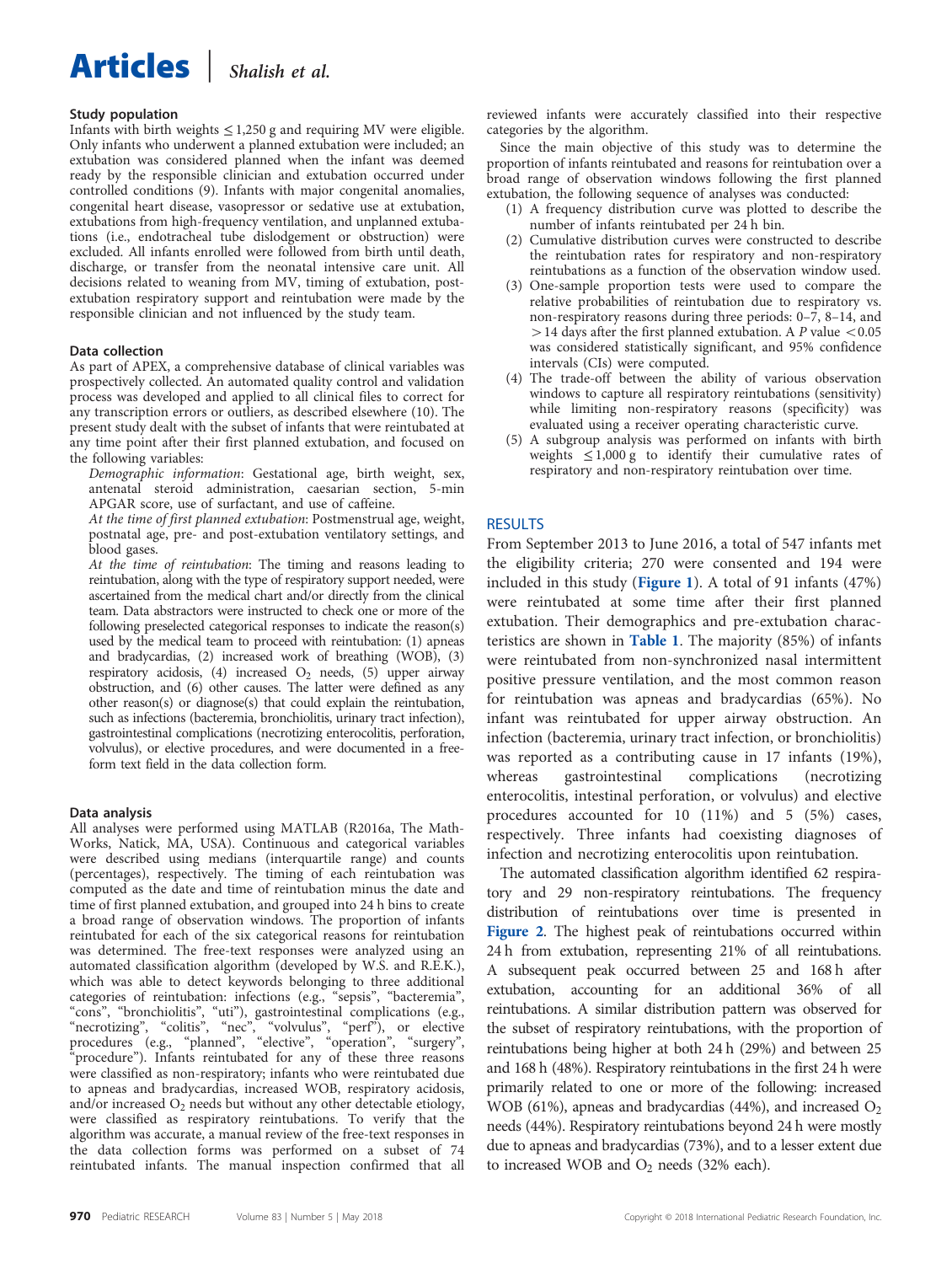<span id="page-2-0"></span>

Figure 1. Flow of participants.

The cumulative distribution curve of respiratory and nonrespiratory reintubation rates over time is displayed in [Figure 3](#page-3-0). Respiratory-related reintubation rates steadily increased as the observation window was extended from 0 to 14 days postextubation, after which a plateau was finally reached. The rates of respiratory-related reintubations were 15% at 72 h, 25% at 7 days, 29% at 14 days, and 32% at discharge. In contrast, rates of nonrespiratory reintubations were only 2% in the first 7 days after extubation and increased gradually, reaching 15% at discharge.

The relative probabilities of respiratory and non-respiratory reintubations for three different time periods after extubation are shown in [Figure 4](#page-3-0). Infants reintubated within 7 days from extubation had a significantly greater probability of respiratory-related reintubation  $(P<0.001, 95\%$  CI: 85– 100%), whereas those reintubated beyond 14 days had a significantly greater probability of non-respiratory reintubation ( $P = 0.007$ , 95% CI: 5–39%). Reintubations between 8 and 14 days were equally attributed to respiratory and nonrespiratory causes ( $P = 0.62$ , 95% CI: 32-81%).

Finally, [Figure 5](#page-4-0) shows a receiver operating characteristic curve that plots the proportion of respiratory reintubations  $(y-axis)$  and non-respiratory reintubations  $(x-axis)$ , captured by various observation windows. Time windows of 72 h, 7 days, 10 days, and 14 days captured 47%, 77%, 85%, and 92% of respiratory reintubations, at the expense of also detecting 3%, 14%, 21%, and 38% of non-respiratory reintubations, respectively.

For the subgroup analysis, a total of 79 out of 137 ELBW infants (58%) were reintubated at any time point after their first planned extubation, 55 of which were respiratory (70%) and 24 (30%) non-respiratory. The cumulative distribution curve of respiratory and non-respiratory reintubation rates for ELBW infants is available in Supplementary Figure S1 online.

### **DISCUSSION**

This paper describes, for the first time, the patterns of reintubation in extremely preterm infants over a broad range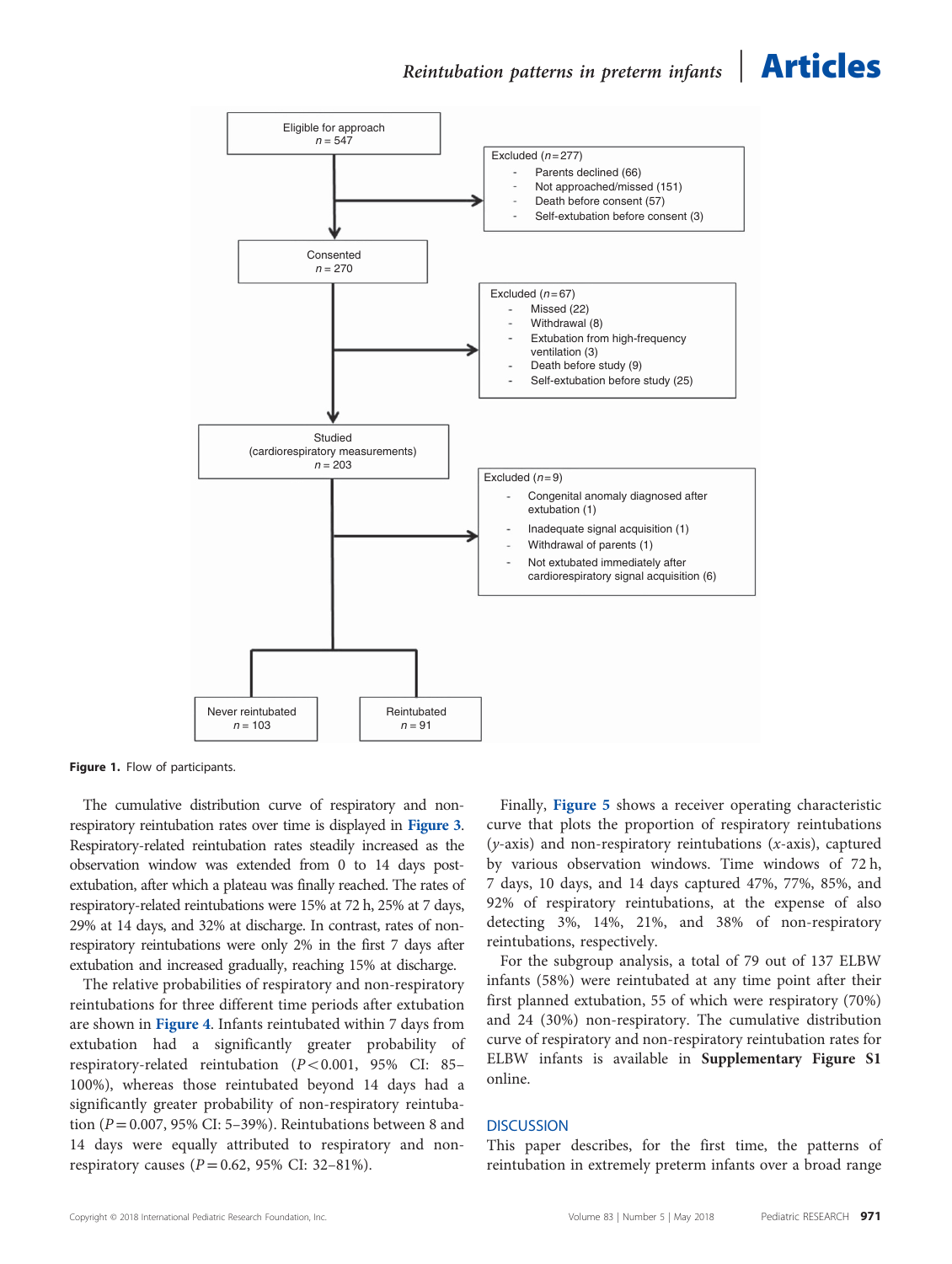# <span id="page-3-0"></span>Articles <sup>|</sup> Shalish et al.

Table 1. Characteristics of infants reintubated and reasons for reintubation

|                         | $N = 91$         |
|-------------------------|------------------|
| Demographic information |                  |
| Gestational age (weeks) | 25.7 (24.7-26.6) |
| Birth weight (g)        | 770 (683-928)    |
| Male sex $(\%)$         | 53 (58)          |
| Antenatal steroids (%)  | 80 (88)          |
| Cesarean section (%)    | 55 (60)          |
| APGAR score at 5 min    | $6(5-8)$         |
| Surfactant (%)          | 87 (96)          |
| Caffeine (%)            | 89 (98)          |

### Pre-extubation

| Day of life at extubation           | $9(3-25)$            |
|-------------------------------------|----------------------|
| Day of life $\leq 7$                | 41 (45)              |
| Day of life $>7$                    | 50 (55)              |
| Corrected age at extubation (weeks) | 27.6 (26.7-29)       |
| Weight at extubation (g)            | 890 (730-979)        |
| Mean airway pressure (cm $H_2O$ )   | $7.0(6.2 - 8.2)$     |
| Fraction of inspired oxygen         | $0.25(0.21 - 0.28)$  |
| рH                                  | 7.34 (7.30–7.37)     |
| $PCO2$ (mm Hq)                      | 44 (36.7–52.2)       |
| Base excess (mm Hg)                 | $-2.4$ (-4.8 to 0.9) |

#### Respiratory support post-extubation

| Continuous positive airway pressure (%)              | 41 (45) |
|------------------------------------------------------|---------|
| Nasal intermittent positive pressure ventilation (%) | 46 (50) |
| High-flow nasal cannula (%)                          | 4(5)    |
|                                                      |         |

## $\mathbb{R}^p$  at  $\mathbb{R}^p$  support before reference references

| Continuous positive airway pressure (%)              | 7(8)    |
|------------------------------------------------------|---------|
| Nasal intermittent positive pressure ventilation (%) | 77 (85) |
| High-flow nasal cannula (%)                          | 4(4)    |
| Biphasic, low-flow nasal cannula, or no support (%)  | 3(3)    |

### Reasons for reintubation  $(n = 91)^{a}$

| Apneas and bradycardias (%)     | 59 (65) |
|---------------------------------|---------|
| Increased oxygen needs (%)      | 32 (35) |
| Increased work of breathing (%) | 26 (29) |
| Respiratory acidosis (%)        | 13 (14) |
| Upper airway obstruction (%)    | 0(0)    |
| Infections                      | 17 (19) |
| Gastrointestinal complications  | 10(11)  |
| Elective procedures             | 5(5)    |

Values are expressed as medians (interquartile range) or  $n$  (%).

<sup>a</sup>Infants could have more than one reason for reintubation (i.e., the sum is  $>100\%$ 



Figure 2. Frequency distribution of reintubations over time. A total of 81 reintubations are shown (an additional 10 reintubations occurred beyond 28 days after extubation).



Figure 3. Cumulative distribution of respiratory and non-respiratory reintubation rates over time.



Figure 4. Probability of reintubation during three time periods following extubation.  $*P<0.001$  (95% confidence interval (CI): 85-100%) and  $*p = 0.007$  (95% Cl: 5-39%) for respiratory-related reasons vs. nonrespiratory-related reintubations.

of observation windows following extubation. In our cohort, nearly half the infants were reintubated at some time after their first planned extubation; two-thirds for respiratory reasons and one-third for non-respiratory causes. Reintubation rates increased consistently as the observation window was extended beyond 7 days, with differences between respiratory and non-respiratory cases. Furthermore, a comprehensive summary of the sensitivity and specificity of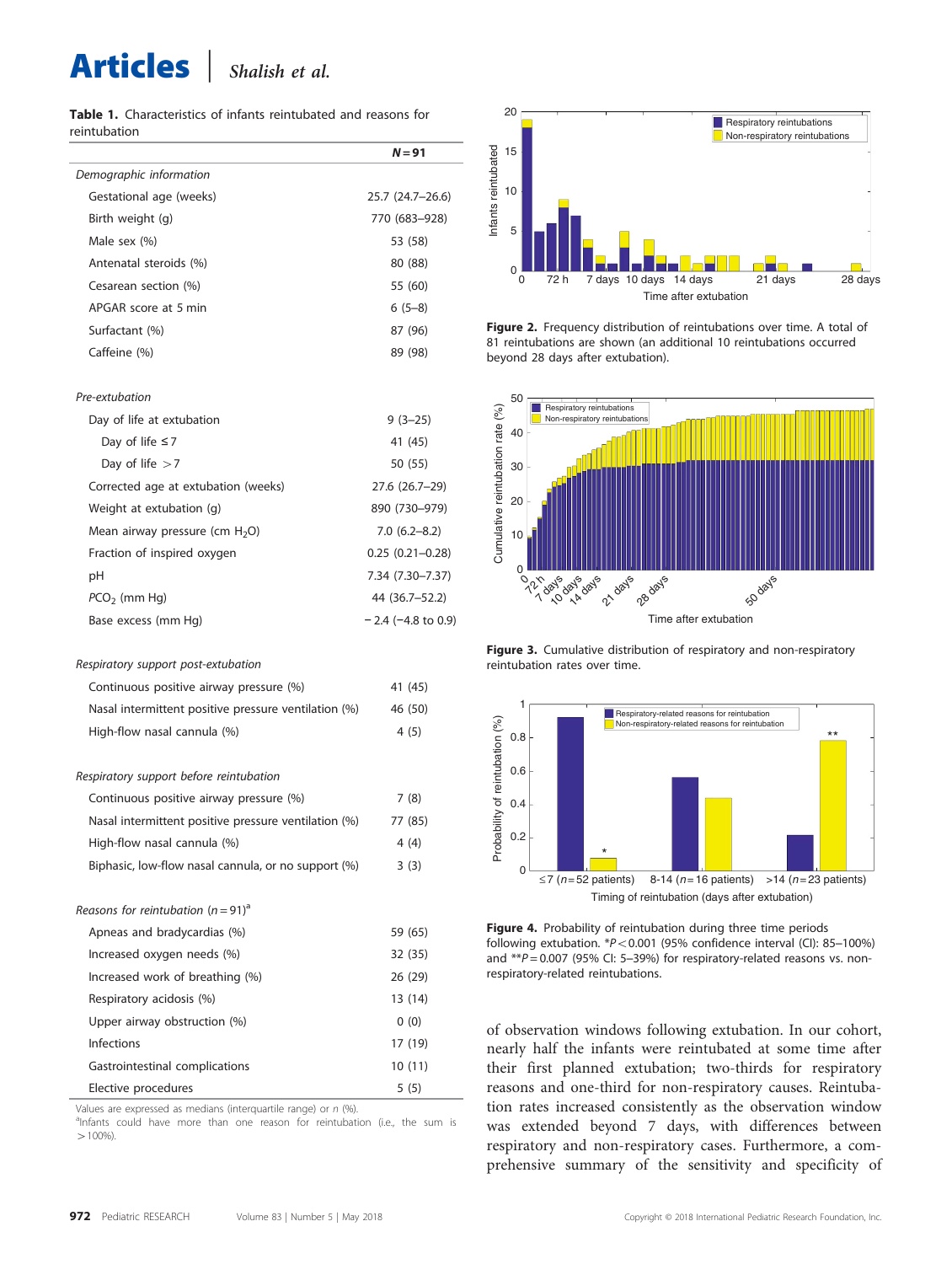<span id="page-4-0"></span>

Figure 5. Receiver operating characteristics curve of the optimal observation window for detecting respiratory-related reintubations. Red circles represent the sensitivity (proportion of respiratory reintubations detected) and specificity (proportion of non-respiratory reintubations detected) of different observation windows (grouped into 24 h intervals) between 24 h and 21 days post-extubation.

different observation windows at capturing respiratory reintubations without overdetecting non-respiratory causes is provided. Altogether, these findings improve the knowledge concerning reintubation of this vulnerable population and add a valuable framework for standardizing its reporting in the scientific literature.

We report that 47% of infants  $\leq 1,250$  g and 58% of infants ≤1,000 g were reintubated at least once during hospitalization, a finding consistent with results of other large cohort studies [\(4,11\)](#page-5-0). However, these reintubation rates are much higher than those reported for adult (10%) and children (6%) patients [\(12,13](#page-6-0)). Given the morbidities associated with reintubation and resumption of MV, clinicians and investigators alike are increasingly searching for strategies that can reduce rates of reintubation in this population ([7](#page-5-0)). Unfortunately, a heretofore, these reintubation rates have not been reported in a standardized manner, making comparisons between studies quite difficult [\(14\)](#page-6-0). For instance, in a recent meta-analysis of interventions to improve the extubation success, pooled studies used variable durations of observation (ranging from 24 h to 7 days) and included infants with varying degrees of prematurity (all gestational ages  $<$  3[7](#page-5-0) weeks) (7). Our data suggest that reintubation rates changed considerably as a function of the observation window used and population studied. To illustrate, reintubation rates in our cohort would have been reported as 10% after 24 h of observation, 16% after 72 h, or 27% after 7 days, whereas limiting the study to ELBW infants could have resulted in rates of 13%, 21%, or 34% for the same time points. These results support the concerns raised previously in a systematic review where reintubation rates among ELBW infants significantly increased over time but did not reach a plateau at 7 days post-extubation, which was not the case in larger infants [\(8](#page-5-0)). Therefore, in the extremely preterm population,

comparison between studies that use different populations or definitions may potentially lead to inaccurate or misleading conclusions.

In studies investigating the outcome of extubation success or failure, the selected observation window has an important impact on the types of reintubation included. According to a recent international survey, most clinicians reported that extubation failure should be defined as the need for reintubation within 24–72 h after extubation ([15](#page-6-0)). The choice of a short observation window reflects the assumption that most reintubations caused by respiratory disease would occur in this time frame [\(5](#page-5-0)). Indeed, a recent secondary analysis of the Surfactant, Positive Pressure, and Oxygenation Randomized Trial (SUPPORT) used a cutoff of 5 days to define extubation success based on the rationale that most reintubations during that window occurred within 48 h after extubation ([5](#page-5-0)). However, limiting the observation period to 5 days failed to account for an additional 243 infants who failed beyond that cutoff, hence excluding 39% of all reintubations from their analysis. In our study, we similarly observed that only a small proportion of reintubations attributable to respiratory disease actually occurred in the first few days after extubation. In fact, limiting the observation windows to 24 h, 72 h, and 7 days systematically underreported the true number of respiratory reintubations, failing to capture more than 70%, 50%, and 20% of actual events, respectively. Such findings call into question the interpretation of studies testing interventions to prevent reintubation, since limiting the reports to short observation windows may provide a falsely reassuring estimate of the effectiveness of the intervention.

We found it quite interesting that a considerable number of reintubations that occurred between 72 h and 14 days after extubation had no identifiable cause other than respiratoryrelated symptoms (apneas and bradycardias, increased WOB, respiratory acidosis, and/or increased oxygen needs). There are several plausible explanations for the need for extended observation windows to capture these respiratory-related cases. First, with the increased use of non-invasive ventilation following extubation, reintubation may be delayed rather than actually prevented. This phenomenon has actually been described in the adult population, whereby the increased use of non-invasive respiratory support has shifted the window of observation from the traditional 48 to 96 h postextubation [\(12,16](#page-6-0)). Indeed, in our cohort, although infants were extubated to continuous positive airway pressure or nasal intermittent positive pressure ventilation equally often, the majority had escalated to nasal intermittent positive pressure ventilation by the time they were reintubated. This practice stems from meta-analyses demonstrating that nasal intermittent positive pressure ventilation may be superior to continuous positive airway pressure in reducing reintubation rates among preterm infants [\(7,](#page-5-0)[17\)](#page-6-0). However, most studies used a cutoff of 48–72 h for their definitions, making it unclear as to whether extended windows of observation would have resulted in sustained benefits or not. Second, there is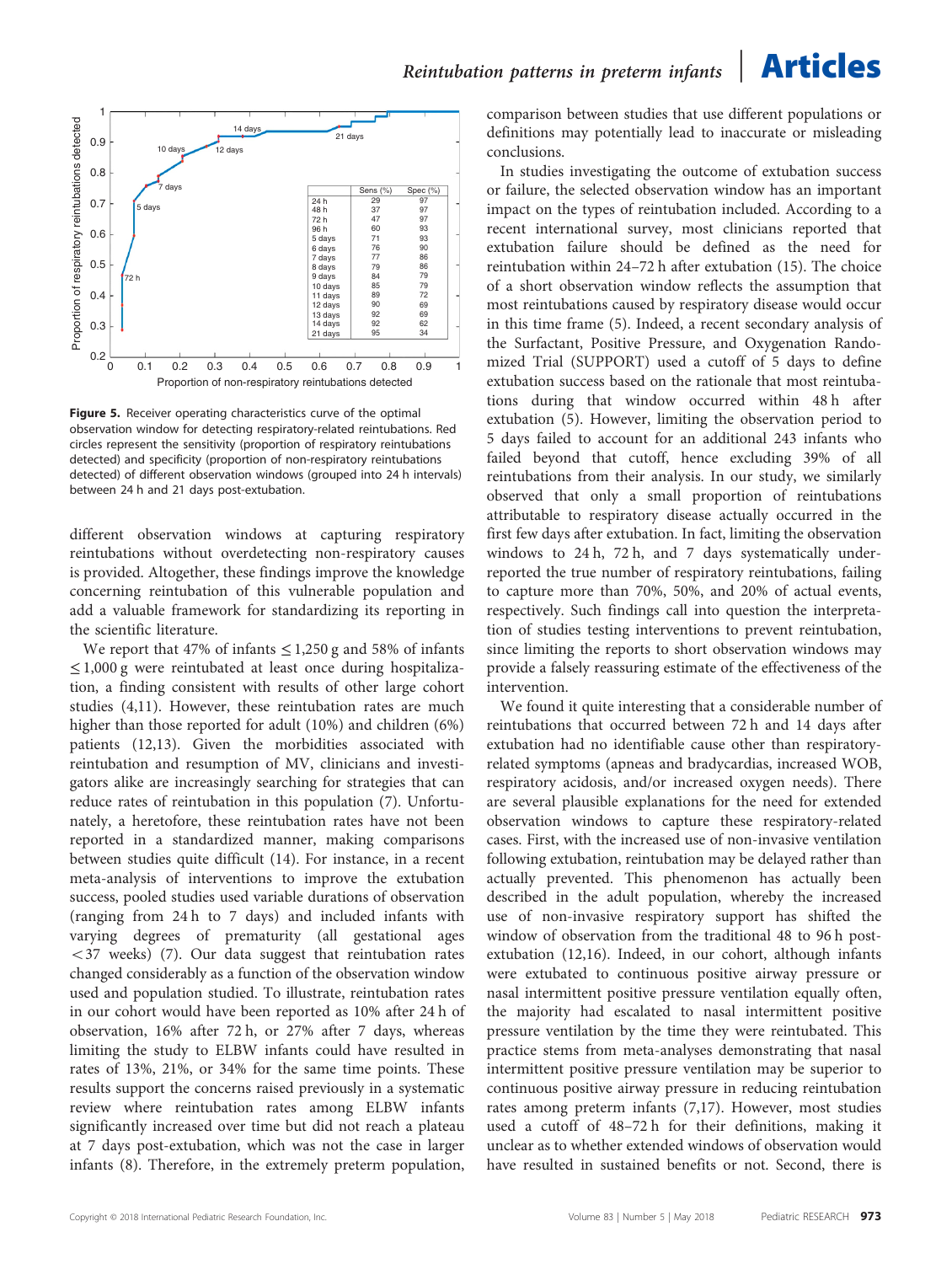## <span id="page-5-0"></span>Articles <sup>|</sup> Shalish et al.

currently little evidence as to what constitutes a physiologically and clinically relevant definition of non-invasive support failure. As a result, the decision to reintubate is highly subjective and generally based on clinicians' interpretation of apnea severity and/or frequency, oxygen requirements, WOB, and gas exchange (8). A recent international survey reported that only 10% of respondents reintubated infants on the basis of standardized guidelines [\(15\)](#page-6-0). Thus, there is significant variability within and between units regarding tolerance thresholds for reintubation. However, given the concerns about reinstituting MV, it is conceivable that some clinicians would preferentially attempt to postpone reintubation as much as possible. Third, extremely preterm infants are reintubated due to a multitude of respiratory-related reasons, including lung atelectasis, inflammation, pulmonary edema, high airway resistance, and suboptimal respiratory drive. Unfortunately, indications currently used by clinicians to justify reintubation (such as increased WOB or apneas) lack specificity to distinguish between those respiratory causes. In our cohort, we observed two distinct patterns of respiratory-related reintubations, one within 24 h and another between 25 and 168 h after extubation, raising the hypothesis that the various respiratory disease processes leading to reintubation may actually manifest at variable time frames following extubation.

It is clear from the present analysis that extending the observation window will capture all respiratory reintubations, but at the cost of including reintubations that are unrelated to respiratory failure. In our study, reintubations due to nonrespiratory causes were negligible in the first week after extubation, but became much more frequent after 14 days. The receiver operating characteristic curve on [Figure 5](#page-4-0) suggests that using observation windows between 7 and 14 days would offer the optimal trade-off between sensitivity and specificity for detecting respiratory reintubations.

Our study had certain limitations. The analysis was only performed for reintubations following the first planned extubation, and therefore cannot be extrapolated to those that occurred after repeated or unplanned extubations. Moreover, it is always possible that some reintubations may have been misclassified as respiratory or non-respiratory by the medical team (i.e., misdiagnosis), during the data extraction process or by the classification algorithm. Finally, due to the wide variability in respiratory care practices and comorbidities (e.g., postnatal sepsis or necrotizing enterocolitis) across neonatal intensive care units, our results may not be generalizable to all centers. Nevertheless, the study's multicenter nature, large sample size, prospective design, thorough data quality control, and rigorous analytical methods provide new and critical information for accurately reporting and analysing patterns of reintubation in extremely preterm infants undergoing their first extubation attempt. Our findings also highlight the importance of the choice of time frame and causes of reintubation when studying this population. Future research is needed to objectively characterize the various disease processes leading to respiratory-related reintubations in the first 14 days after extubation. Furthermore, the clinical

implications of reintubation at different time frames and for different reasons should be explored.

In conclusion, reintubation is a very common but complex phenomenon that occurs due to multiple reasons and at variable frequencies throughout hospitalization. As a consequence, studies reporting reintubation rates at any single time point after extubation will provide an incomplete overview of the true reintubation rates, making them difficult to interpret or compare. Future studies investigating the outcome of extubation success or failure, irrespective of the definition used, should report reintubation rates as a continuum, by presenting a cumulative distribution curve over time. Ideally, this time frame should extend to at least 7 days, since it would capture most of the cases of respiratory failure without including non-respiratory-related reintubations. If a longer window is chosen, distinction should be made between respiratory and non-respiratory reintubations. Finally, traditional statistical methods should preferentially be replaced by time-to-event analysis techniques as a means to more accurately compare the effectiveness of interventions at reducing rates of reintubations.

### STATEMENT OF FINANCIAL SUPPORT

The project has received funding via an operational grant from the Canadian Institutes of Health Research. The funding body did not have a role in the design and collection, analysis, or interpretation of the data.

Disclosure: The authors declare no conflict of interest.

### REFERENCES

- 1. Stoll BJ, Hansen NI, Bell EF, et al. Trends in care practices, morbidity, and mortality of extremely preterm neonates, 1993–2012. JAMA 2015;314:1039–51.
- 2. Finer NN, Carlo WA, Walsh MC, et al. Early CPAP versus surfactant in extremely preterm infants. N Eng J Med 2010;362:1970–9.
- 3. Miller JD, Carlo WA. Pulmonary complications of mechanical ventilation in neonates. Clin Perinatol 2008;35:273–81.
- 4. Jensen EA, DeMauro SB, Kornhauser M, Aghai ZH, Greenspan JS, Dysart KC. Effects of multiple ventilation courses and duration of mechanical ventilation on respiratory outcomes in extremely low-birth-weight infants. JAMA Pediatr 2015;169:1011–7.
- 5. Chawla S, Natarajan G, Shankaran S, et al. Markers of successful extubation in extremely preterm infants, and morbidity after failed extubation. J Pediatr 2017;189:113–9.
- 6. Manley BJ, Doyle LW, Owen LS, Davis PG. Extubating extremely preterm infants: predictors of success and outcomes following failure. J Pediatr 2016;173:45–9.
- 7. Ferguson KN, Roberts CT, Manley BJ, Davis PG. Interventions to improve rates of successful extubation in preterm infants: a systematic review and meta-analysis. JAMA Pediatr 2017;171:165–74.
- 8. Giaccone A, Jensen E, Davis P, Schmidt B. Definitions of extubation success in very premature infants: a systematic review. Arch Dis Child Fetal Neonatal Ed 2014;99:F124–7.
- 9. Shalish W, Kanbar LJ, Rao S, et al. Prediction of extubation readiness in extremely preterm infants by the automated analysis of cardiorespiratory behavior: study protocol. BMC Pediatr 2017;17:167.
- 10. Kanbar LJ, Shalish W, Precup D, Brown K, Sant'Anna GM, Kearney RE. Automated ongoing data validation and quality control of multiinstitutional studies. Conf Proc IEEE Eng Med Biol Soc 2016: 2504–7.
- 11. Berger J, Mehta P, Bucholz E, Dziura J, Bhandari V. Impact of early extubation and reintubation on the incidence of bronchopulmonary dysplasia in neonates. Am J Perinatol 2014;31:1063–72.